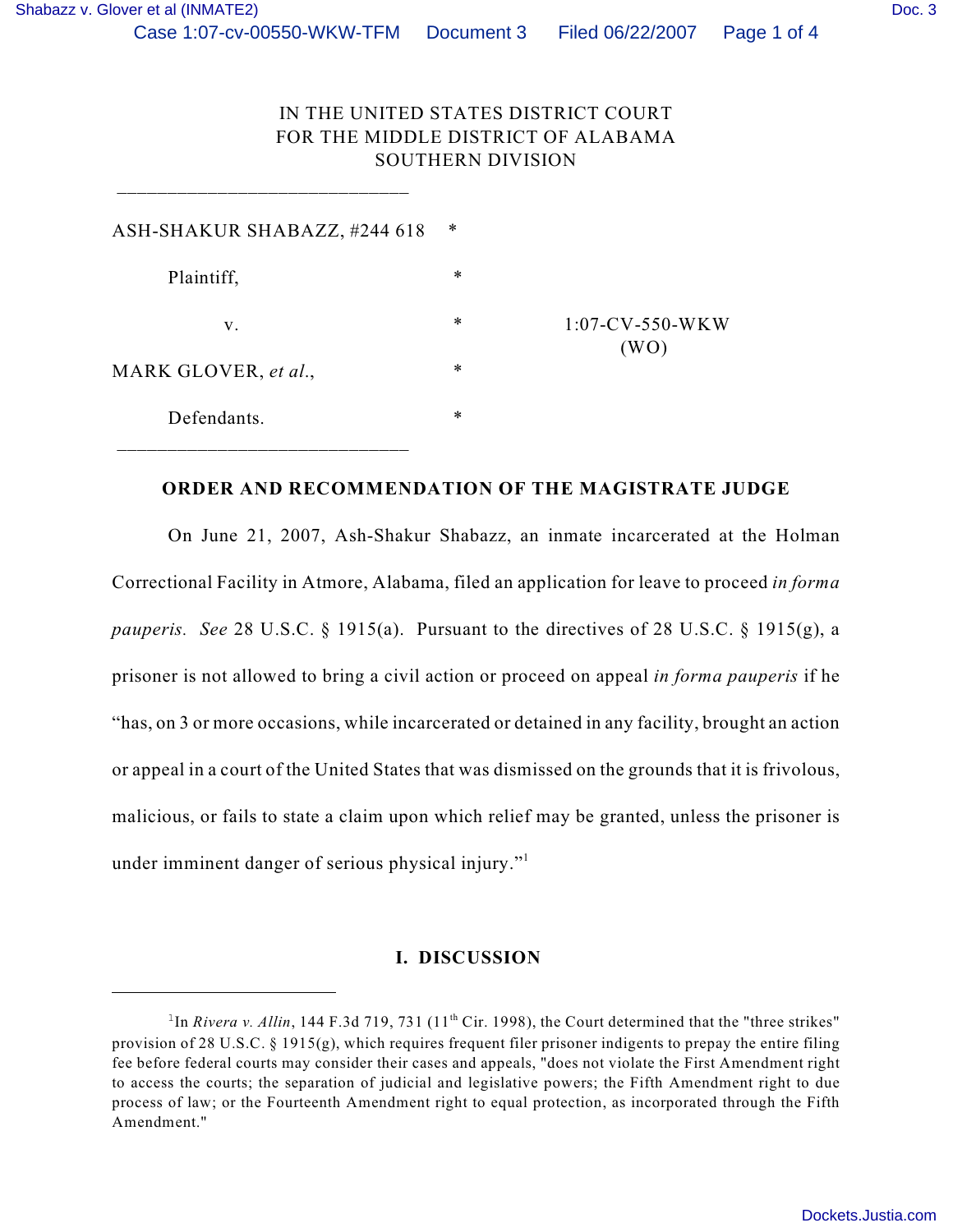Court records establish that Plaintiff, while incarcerated or detained, has on at least three occasions had civil actions and/or appeals dismissed as frivolous, malicious, for failure to state a claim and/or for asserting claims against defendants who were immune from suit pursuant to the provisions of 28 U.S.C. § 1915. The cases on which the court relies in finding a violation of § 1915(g) include: (1) *Shabazz v. Glover, et al.*, Civil Action No. 1:05-CV-695-MHT (M.D. Ala. 2005); (2) *Shabazz v. Valaski, et al.*, Civil Action No. 1:05-CV-716- MHT (M.D. Ala. 2006); and (3) *Shabazz v. Glover, et al.*, Civil Action No. 1:05-CV-834- MEF (M.D. Ala. 2005).

The court has carefully reviewed the claims presented in the instant action. Plaintiff complains about a failure to receive adequate medical care and treatment for kidney problems during his incarceration in the Houston County Jail in April 2005. The claims before this court do not allege nor in any way indicate that Plaintiff "is under imminent danger of serious physical injury" as is required to meet the imminent danger exception to the application of 28 U.S.C. § 1915(g). *Medberry v. Butler*, 185 F.3d 1189 (11<sup>th</sup> Cir. 1999).

 Based on the foregoing, the court concludes that Plaintiff's motion for leave to proceed *in forma pauperis* is due to be denied and this case dismissed without prejudice for Plaintiff's failure to pay the requisite \$350.00 filing fee upon the initiation of this cause of action. *Dupree v. Palmer*, 284 F.3d 1234, 1236  $(11<sup>th</sup> Cir. 2002)$  (emphasis in original) ("[T]he proper procedure is for the district court to dismiss the complaint without prejudice when it denies the prisoner leave to proceed *in forma pauperis* pursuant to the provisions of § 1915(g)" because the prisoner "must pay the filing fee at the time he *initiates* the suit.").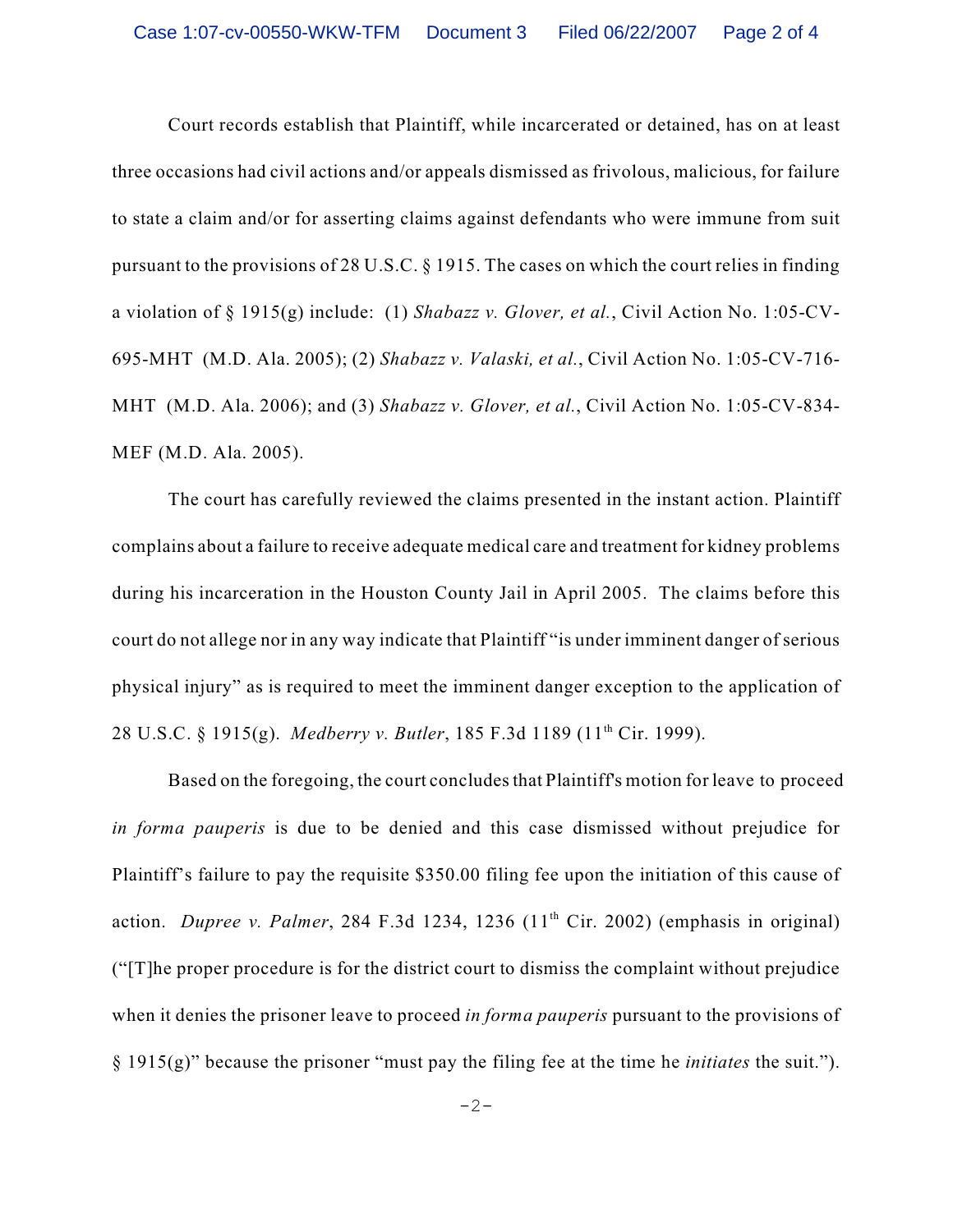## **II. CONCLUSION**

In light of the foregoing, it is

ORDERED that the motion for leave to proceed *in forma pauperis* filed by Plaintiff on June 21, 2007 (Doc. No. 2) is DENIED.

It is the RECOMMENDATION of the Magistrate Judge that this case be DISMISSED without prejudice for Plaintiff's failure to pay the full filing fee upon the initiation of this case.

It is further ORDERED that the parties shall file any objections to this Recommendation on or before **July 5, 2007**. Any objections filed must specifically identify the findings in the Magistrate Judge's Recommendation to which the party is objecting. Frivolous, conclusive or general objections will not be considered by the District Court. The parties are advised that this Recommendation is not a final order of the court and, therefore, it is not appealable.

Failure to file written objections to the proposed findings and advisements in the Magistrate Judge's Recommendation shall bar the party from a de novo determination by the District Court of issues covered in the Recommendation and shall bar the party from attacking on appeal factual findings in the Recommendation accepted or adopted by the District Court except upon grounds of plain error or manifest injustice. *Nettles v. Wainwright*, 677 F.2d 404 (5th Cir. 1982). *See Stein v. Reynolds Securities, Inc*., 667 F.2d 33 (11th Cir. 1982). *See also Bonner v. City of Prichard*, 661 F.2d 1206 (11th Cir. 1981, *en banc*), adopting as binding precedent all of the decisions of the former Fifth Circuit

 $-3-$